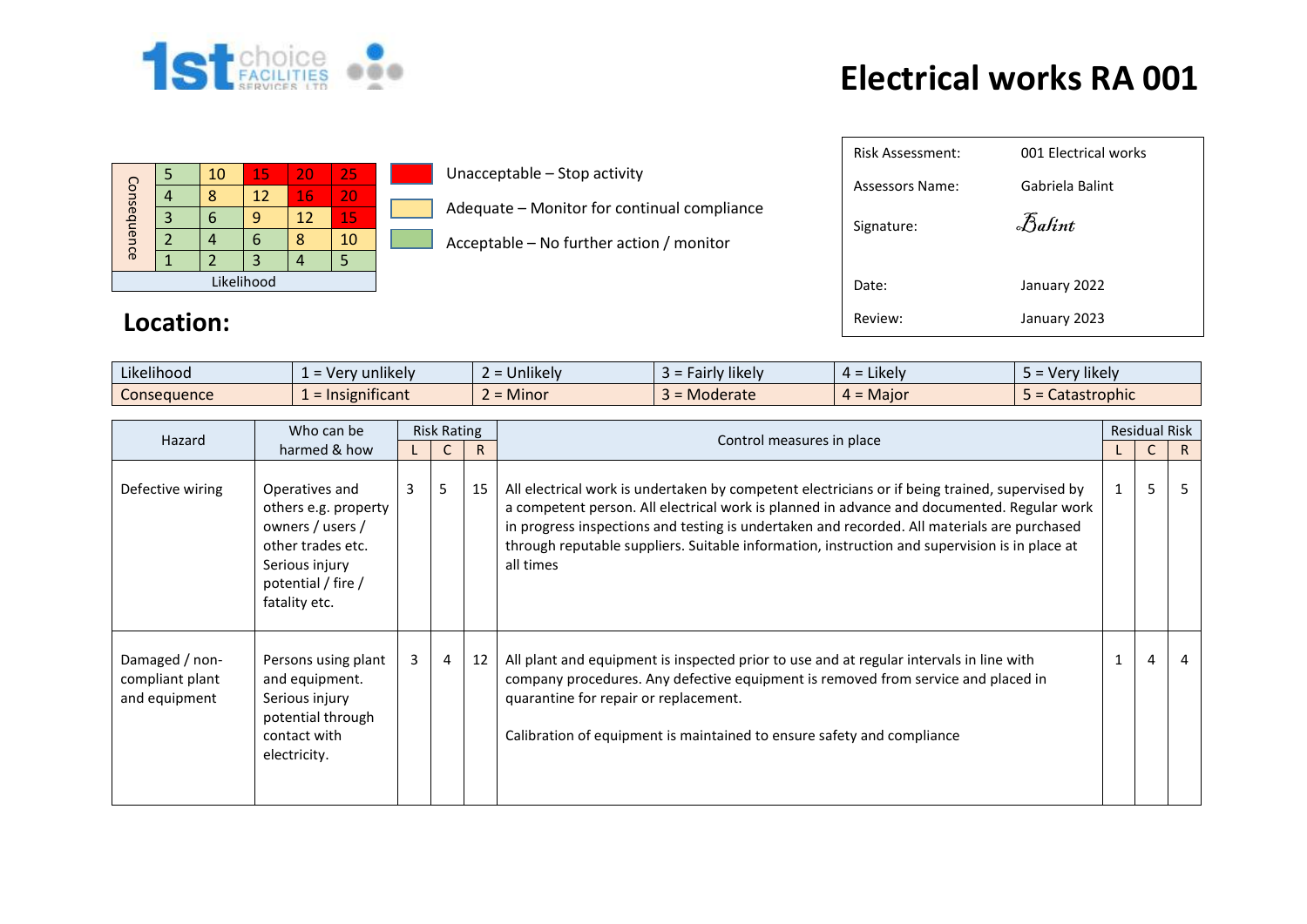

## **Electrical works RA 001**

| Hazard                                           | Who can be                                                                                                                               |   | <b>Risk Rating</b> |              | Control measures in place                                                                                                                                                                                                                                                                                                                                                                                                                           | <b>Residual Risk</b> |             |              |  |
|--------------------------------------------------|------------------------------------------------------------------------------------------------------------------------------------------|---|--------------------|--------------|-----------------------------------------------------------------------------------------------------------------------------------------------------------------------------------------------------------------------------------------------------------------------------------------------------------------------------------------------------------------------------------------------------------------------------------------------------|----------------------|-------------|--------------|--|
|                                                  | harmed & how                                                                                                                             |   | $\mathsf{C}$       | $\mathsf{R}$ |                                                                                                                                                                                                                                                                                                                                                                                                                                                     |                      | $\mathsf C$ | $\mathsf{R}$ |  |
| Use of incorrect or<br>sub-standard<br>materials | Operatives and<br>others e.g. property<br>owners / users /<br>other trades etc.<br>Serious injury<br>potential / fire /<br>fatality etc. | 3 | 5                  | 15           | All materials are purchased through reputable suppliers in line with company procedures.<br>Regular work in progress inspections take place including checking that materials are correct<br>and to standards.<br>Testing is undertaken and recorded in line with regulatory and company requirements.                                                                                                                                              | $\mathbf{1}$         | 5           | 5            |  |
| Unprofessional<br>installation                   | Operatives and<br>others e.g. property<br>owners / users /<br>other trades etc.<br>Serious injury<br>potential / fire /<br>fatality etc. | 2 | 5                  | 10           | Regular work in progress inspections take place including checking that installations and<br>other works are correct and to standards.<br>Testing is undertaken and recorded in line with regulatory and company requirements.<br>Sub-contractors are assessed prior to engagement to ensure competence requirements are<br>met.                                                                                                                    | $\mathbf{1}$         | 5           | 5            |  |
| Cable strikes                                    | Operatives and<br>others in the<br>vicinity. Serious<br>injury potential /<br>fire / fatality etc.                                       | 3 | 5                  | 15           | Use of cable detection equipment when breaking the surface. All equipment that requires<br>calibration is checked and documented. Company policies and procedures are followed at all<br>times together with regular work in progress inspections and testing which is undertaken<br>and recorded.                                                                                                                                                  | 1                    | 5           | 5            |  |
| Failure to isolate                               | Operatives and<br>others in the<br>vicinity. Serious<br>injury potential /<br>fire / electric shock<br>/ fatality etc.                   | 4 | 4                  | 16           | Prior to undertaking work on electrical circuits / systems / equipment etc. to ensure that it is<br>physically isolated and any stored energy dissipated.<br>Identify correct isolation point or device.<br>1.<br>Check condition of voltage indicating device -i.e. test lamp or two-pole voltage<br>2.<br>detector.<br>Switch off installation/circuit to be isolated.<br>Verify with voltage indicating device that no voltage is present.<br>4. | $\overline{2}$       | 4           | 8            |  |